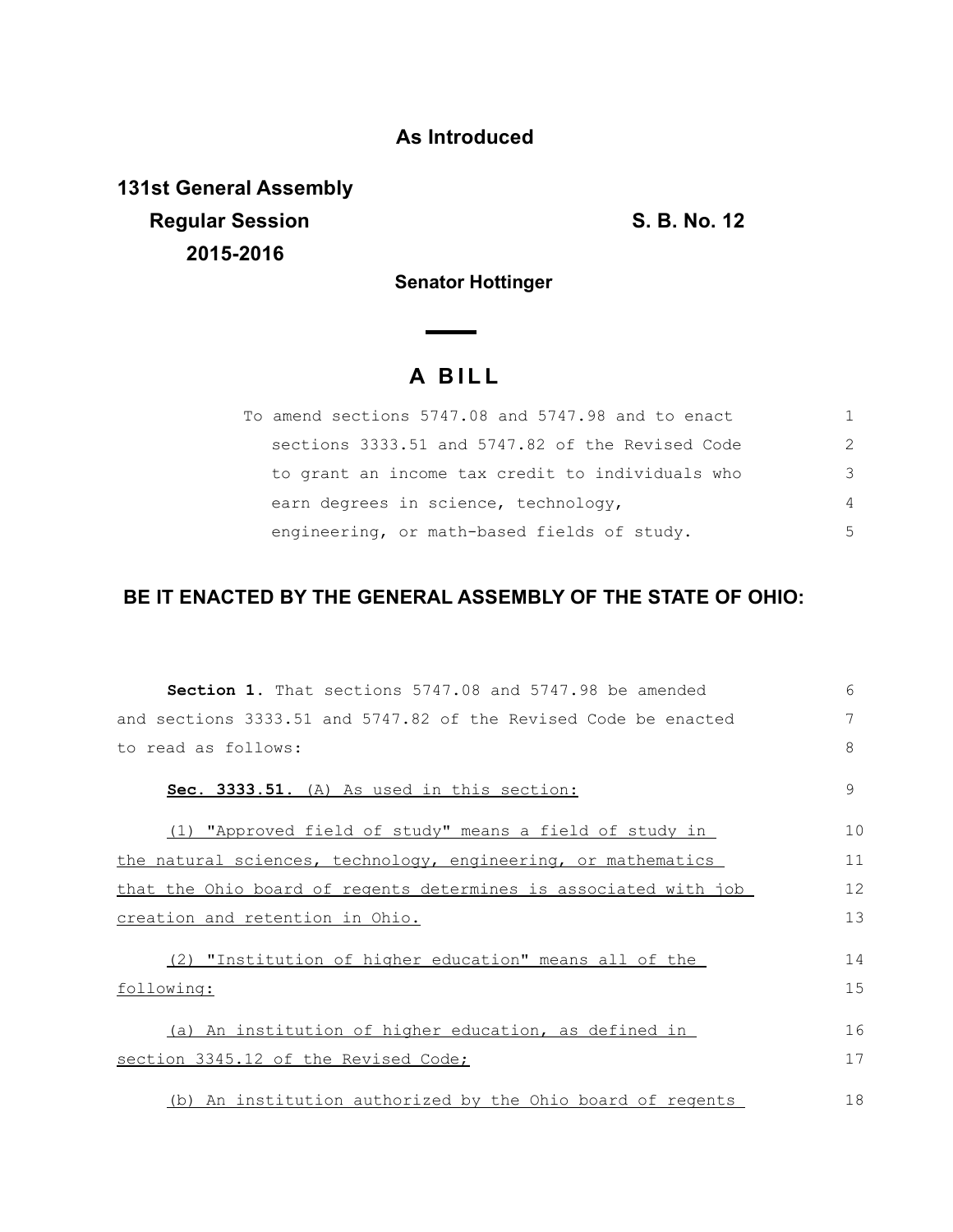| under Chapter 1713. of the Revised Code to grant degrees and     | 19 |
|------------------------------------------------------------------|----|
| that is accredited by the appropriate regional and professional  | 20 |
| accrediting associations within whose jurisdiction it falls;     | 21 |
| (c) Private career schools holding program authorizations        | 22 |
| issued by the state board of career colleges and schools under   | 23 |
| division (C) of section 3332.05 of the Revised Code;             | 24 |
| (d) Private institutions exempt from requlation under            | 25 |
| Chapter 3332. of the Revised Code as prescribed in section       | 26 |
| 3333.046 of the Revised Code;                                    | 27 |
| (e) Any institution located outside Ohio designated as an        | 28 |
| "institution of higher education" by the Ohio board of regents   | 29 |
| for purposes of this section.                                    | 30 |
| (3) "Active duty" means active duty pursuant to an               | 31 |
| executive order of the president of the United States, an act of | 32 |
| the congress of the United States, or a proclamation of the      | 33 |
| governor.                                                        | 34 |
| (B) (1) For the purpose of developing and maintaining a          | 35 |
| highly qualified workforce and thereby to improve the economic   | 36 |
| welfare of all Ohioans, an individual who graduates on or after  | 37 |
| the effective date of the enactment of this section from an      | 38 |
| institution of higher education with a degree in an approved     | 39 |
| field of study is allowed a credit against the tax imposed by    | 40 |
| section 5747.02 of the Revised Code. Except as provided in       | 41 |
| division (D) (1) of this section, the credit shall equal five    | 42 |
| thousand dollars in the case of an associate's degree; twenty    | 43 |
| thousand dollars in the case of a baccalaureate degree; and      | 44 |
| thirty thousand dollars in the case of a master's or doctoral    | 45 |
| degree. Except as otherwise provided in this section, the        | 46 |
| individual shall claim one-tenth of the credit amount for the    | 47 |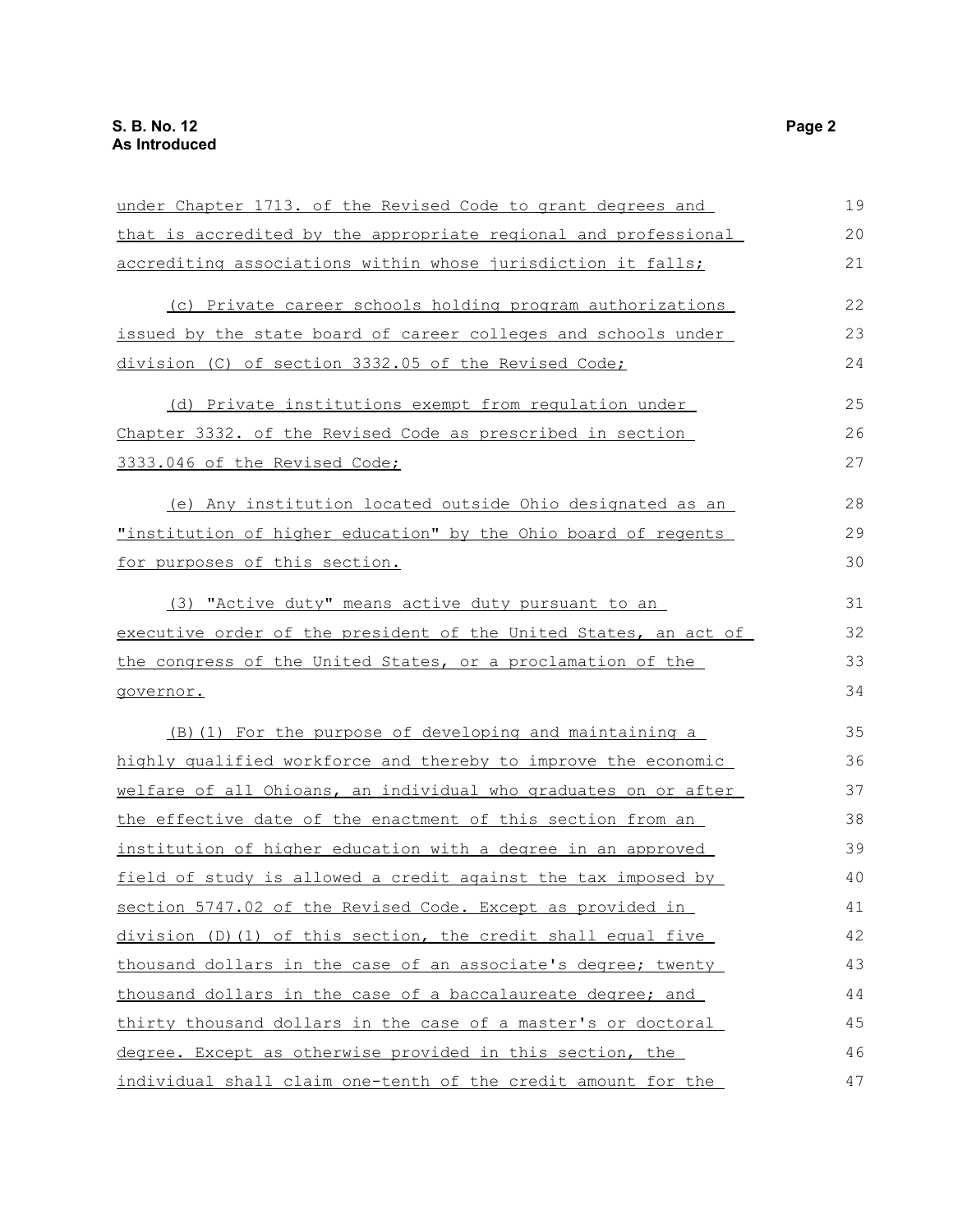| individual's taxable year in which the individual's credit            | 48 |
|-----------------------------------------------------------------------|----|
| application was approved and one-tenth of the credit amount in        | 49 |
| each of the succeeding nine taxable years.                            | 50 |
| (2) An individual is liable to the state for credit taken             | 51 |
| with respect to a degree, and forfeits unused credit and any          | 52 |
| credit carry-forward, if the individual has been allowed the          | 53 |
| credit for five or fewer of the individual's taxable years, the       | 54 |
| individual is a nonresident of Ohio, and the individual is not a      | 55 |
| full-time student at an institution of higher education in an         | 56 |
| approved field of study or is not serving in active duty as a         | 57 |
| member of the national quard or a reserve unit of the armed           | 58 |
| forces of the United States. A credit shall not be considered to      | 59 |
| have been allowed for taxable years for which a deferral under        | 60 |
| division (D) of this section has been authorized and used. Any        | 61 |
| amount for which an individual is liable under this division may      | 62 |
| be collected by assessment under section 5747.13 of the Revised       | 63 |
| Code, and shall be considered as taxes imposed under section          | 64 |
| 5747.02 of the Revised Code.                                          | 65 |
| (C) An individual shall apply for a credit to the Ohio                | 66 |
| <u>board of regents or to the board's designee on a form approved</u> | 67 |
| by the board or designee and shall submit any documents required      | 68 |
| by the board or designee. If the individual qualifies for a           | 69 |
| credit, the board or designee shall issue a tax credit                | 70 |
| certificate to the individual. The certificate shall state the        | 71 |
| individual's name and social security number, the date the            | 72 |
| credit application was approved, the credit amount, and the           | 73 |
| taxable years for which the credit shall be claimed.                  | 74 |
| (D) (1) An individual who has received a credit certificate           | 75 |
| for an associate or baccalaureate degree or both may apply for        | 76 |
| an additional certificate for receipt of a more advanced degree       | 77 |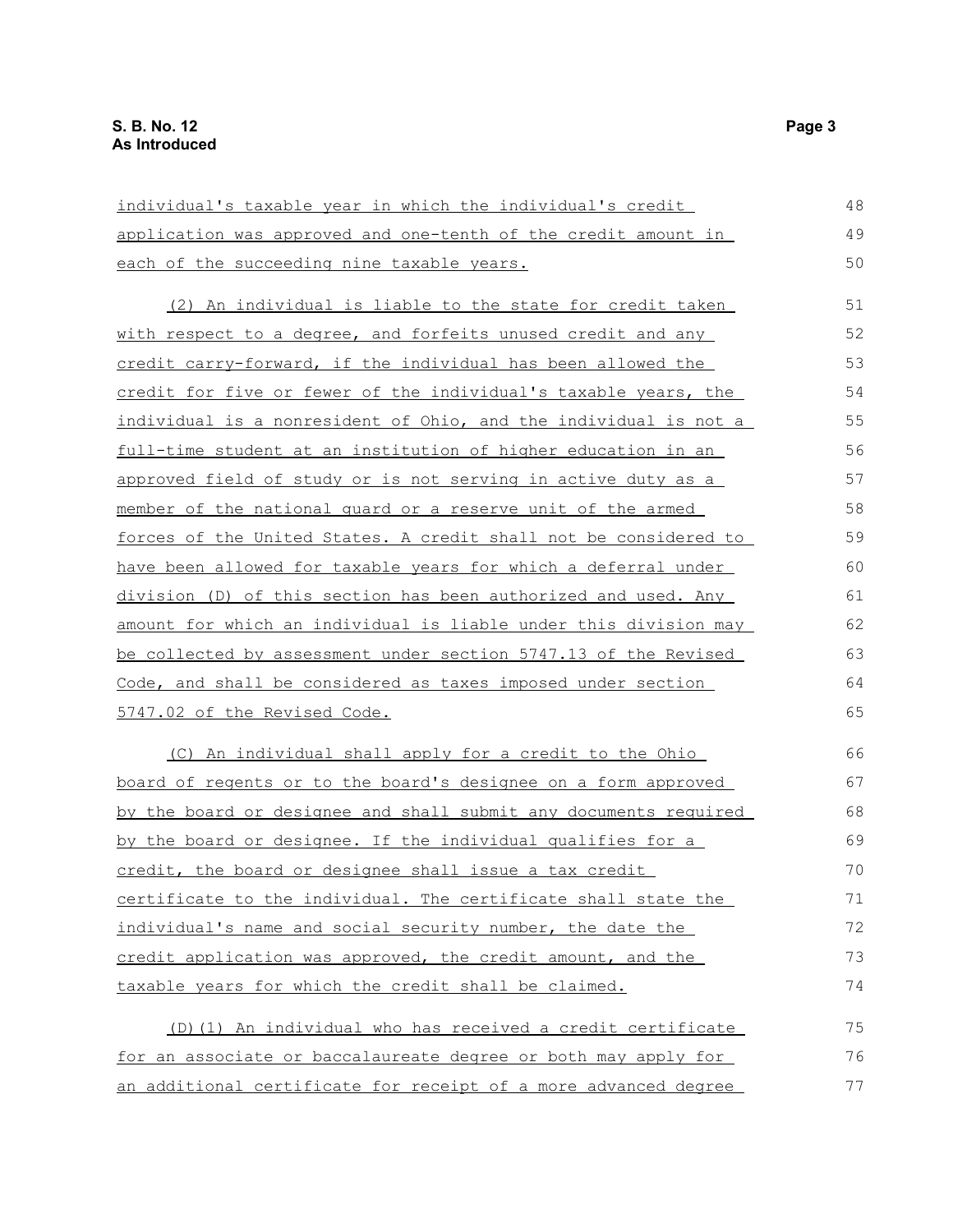| from an institution of higher education in an approved field of       | 78  |
|-----------------------------------------------------------------------|-----|
| study. The credit amount for the additional degree equals the         | 79  |
| credit amount for the degree as provided in division (B) of this      | 80  |
| section less the credit amount for the degree or degrees for          | 81  |
| which a credit certificate has previously been issued. The            | 82  |
| credit shall be applied for, approved, and claimed in the manner      | 83  |
| required under division (B) of this section.                          | 84  |
| (2) An individual who has received a credit certificate               | 85  |
| pursuant to this section may apply to the Ohio board of regents       | 86  |
| or the board's designee to defer claiming the credit and any          | 87  |
| related credit carry-forward for a taxable year during which the      | 88  |
| individual is either of the following:                                | 89  |
| (a) Enrolled full time in an institution of higher                    | 90  |
| education to pursue a more advanced degree in an approved field       | 91  |
| of study;                                                             | 92  |
| (b) A member of the national guard or a reserve unit of               | 93  |
| the armed forces of the United States serving in active duty.         | 94  |
| An individual described in division (D)(2)(a) of this                 | 95  |
| section may defer claiming the credit until the individual's          | 96  |
| taxable year in which the individual is no longer a full-time         | 97  |
| student in an institution of higher education in an approved          | 98  |
| field of study or in which the individual receives a credit           | 99  |
| certificate for the more advanced degree, whichever is earlier.       | 100 |
| An individual described in division $(D)$ $(2)$ $(b)$ of this section | 101 |
| may defer claiming the credit until the individual's next             | 102 |
| taxable year that does not include the period of the                  | 103 |
| individual's active duty deployment.                                  | 104 |
| An individual applying for a deferral under division (D)              | 105 |
| (2) of this section shall submit the application on a form            | 106 |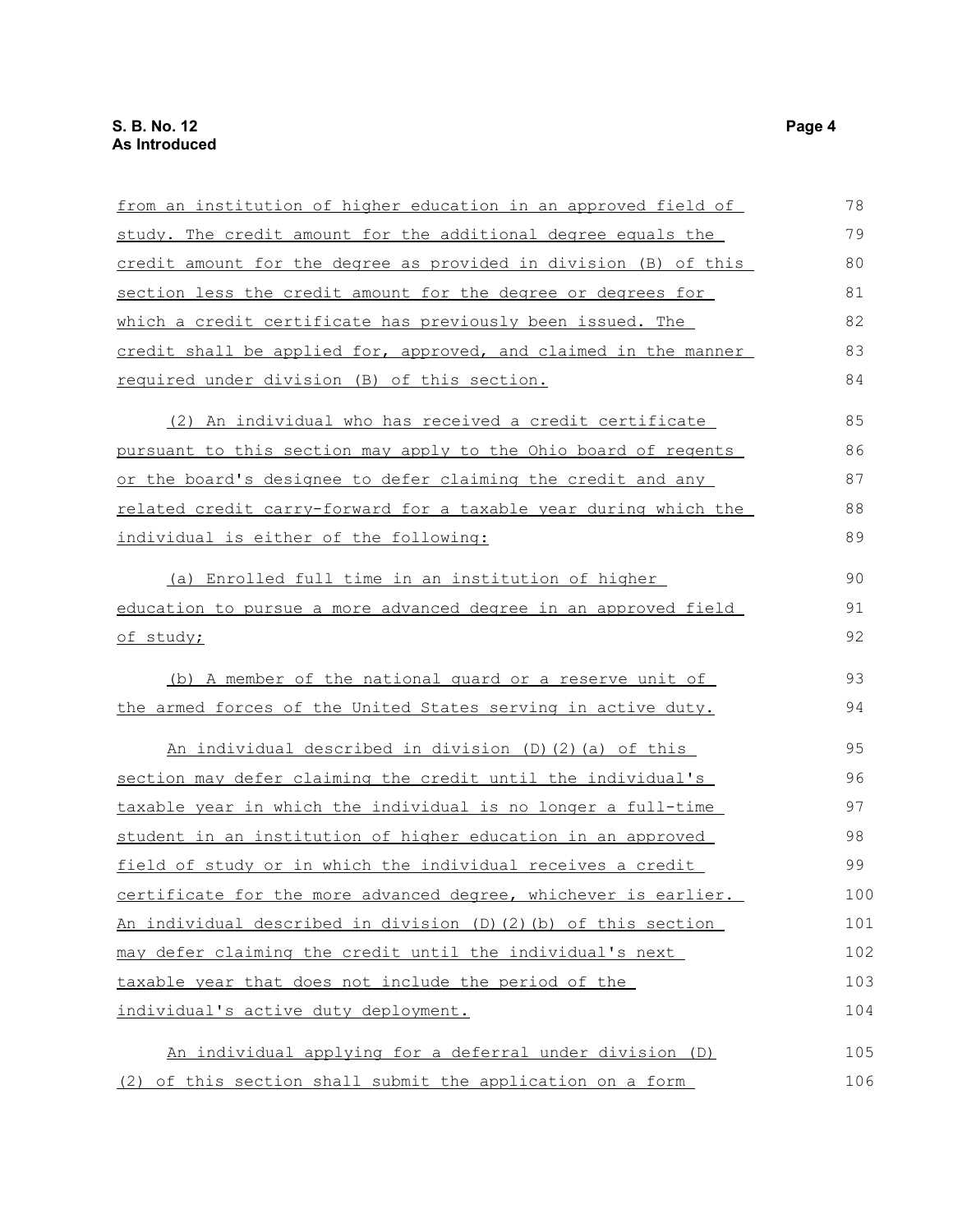| approved by the board or designee. The application shall be      | 107 |
|------------------------------------------------------------------|-----|
| accompanied by such documents as the board or designee requires. | 108 |
| (E) The Ohio board of regents may designate an entity,           | 109 |
| including a nonprofit private organization, to perform the       | 110 |
| administrative duties conferred upon the board by this section.  | 111 |
| (F) The Ohio board of regents shall identify institutions        | 112 |
| of higher education and approved fields of study, and shall      | 113 |
| specify the information required to be disclosed in credit       | 114 |
| certificate and deferral applications and the documents required | 115 |
| to be submitted. In identifying approved fields of study, the    | 116 |
| board shall give priority to those related to information        | 117 |
| technology, power and propulsion, advanced materials,            | 118 |
| instruments and controls, electronics, and biotechnology and     | 119 |
| biosciences.                                                     | 120 |
| Sec. 5747.08. An annual return with respect to the tax           | 121 |
| imposed by section 5747.02 of the Revised Code and each tax      | 122 |
| imposed under Chapter 5748. of the Revised Code shall be made by | 123 |
| every taxpayer for any taxable year for which the taxpayer is    | 124 |
| liable for the tax imposed by that section or under that         | 125 |
| chapter, unless the total credits allowed under divisions (E),   | 126 |
| (F), and (G) of section 5747.05 of the Revised Code for the year | 127 |
| are equal to or exceed the tax imposed by section 5747.02 of the | 128 |

5748. of the Revised Code.

(A) If an individual is deceased, any return or notice required of that individual under this chapter shall be made and filed by that decedent's executor, administrator, or other person charged with the property of that decedent. 132 133 134 135

Revised Code, in which case no return shall be required unless the taxpayer is liable for a tax imposed pursuant to Chapter

129 130 131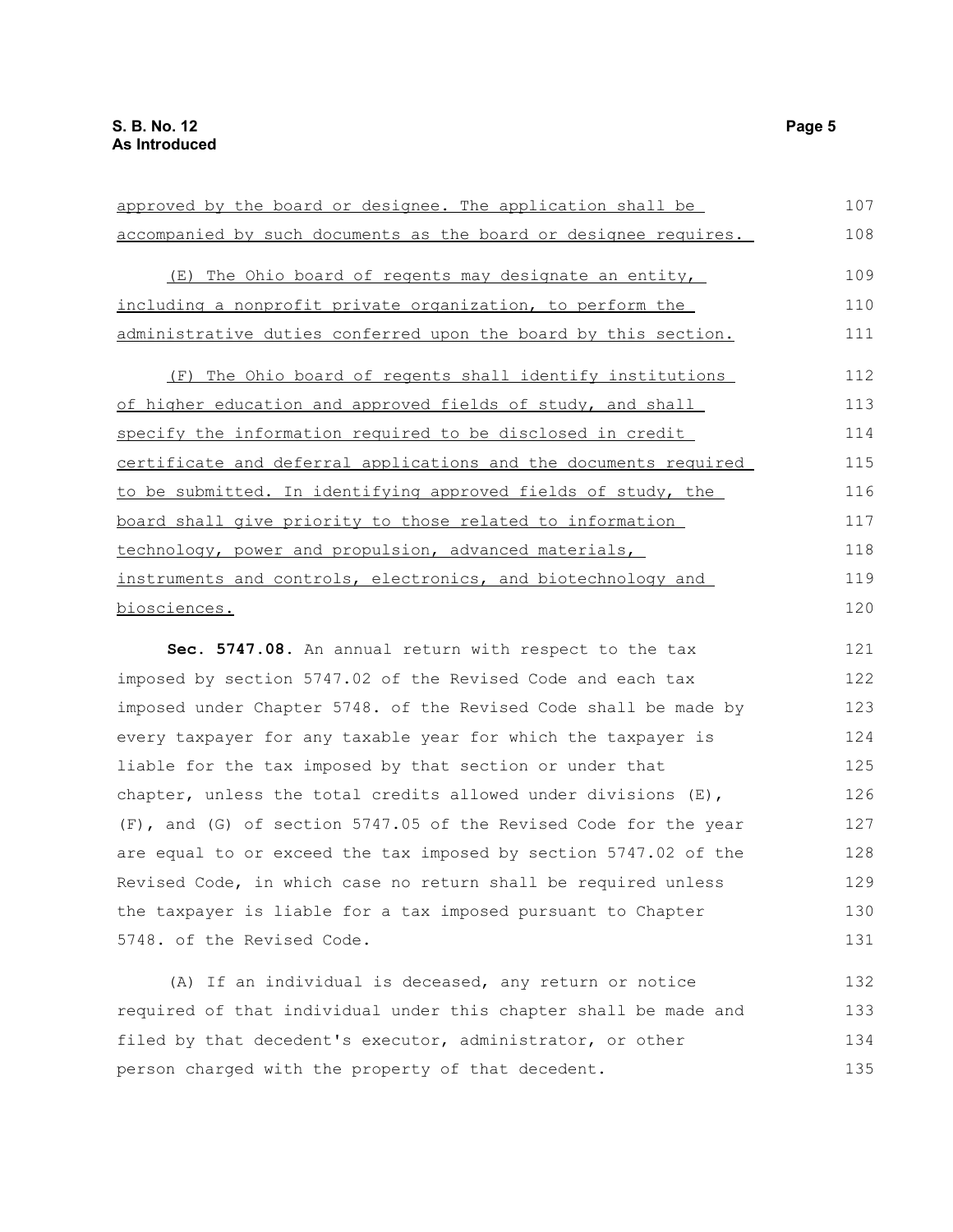#### **S. B. No. 12 Page 6 As Introduced**

(B) If an individual is unable to make a return or notice required by this chapter, the return or notice required of that individual shall be made and filed by the individual's duly authorized agent, guardian, conservator, fiduciary, or other person charged with the care of the person or property of that individual. 136 137 138 139 140 141

(C) Returns or notices required of an estate or a trust shall be made and filed by the fiduciary of the estate or trust. 142 143

(D)(1)(a) Except as otherwise provided in division (D)(1) (b) of this section, any pass-through entity may file a single return on behalf of one or more of the entity's investors other than an investor that is a person subject to the tax imposed under section 5733.06 of the Revised Code. The single return shall set forth the name, address, and social security number or other identifying number of each of those pass-through entity investors and shall indicate the distributive share of each of those pass-through entity investor's income taxable in this state in accordance with sections 5747.20 to 5747.231 of the Revised Code. Such pass-through entity investors for whom the pass-through entity elects to file a single return are not entitled to the exemption or credit provided for by sections 5747.02 and 5747.022 of the Revised Code; shall calculate the tax before business credits at the highest rate of tax set forth in section 5747.02 of the Revised Code for the taxable year for which the return is filed; and are entitled to only their distributive share of the business credits as defined in division (D)(2) of this section. A single check drawn by the pass-through entity shall accompany the return in full payment of the tax due, as shown on the single return, for such investors, other than investors who are persons subject to the tax imposed under section 5733.06 of the Revised Code. 144 145 146 147 148 149 150 151 152 153 154 155 156 157 158 159 160 161 162 163 164 165 166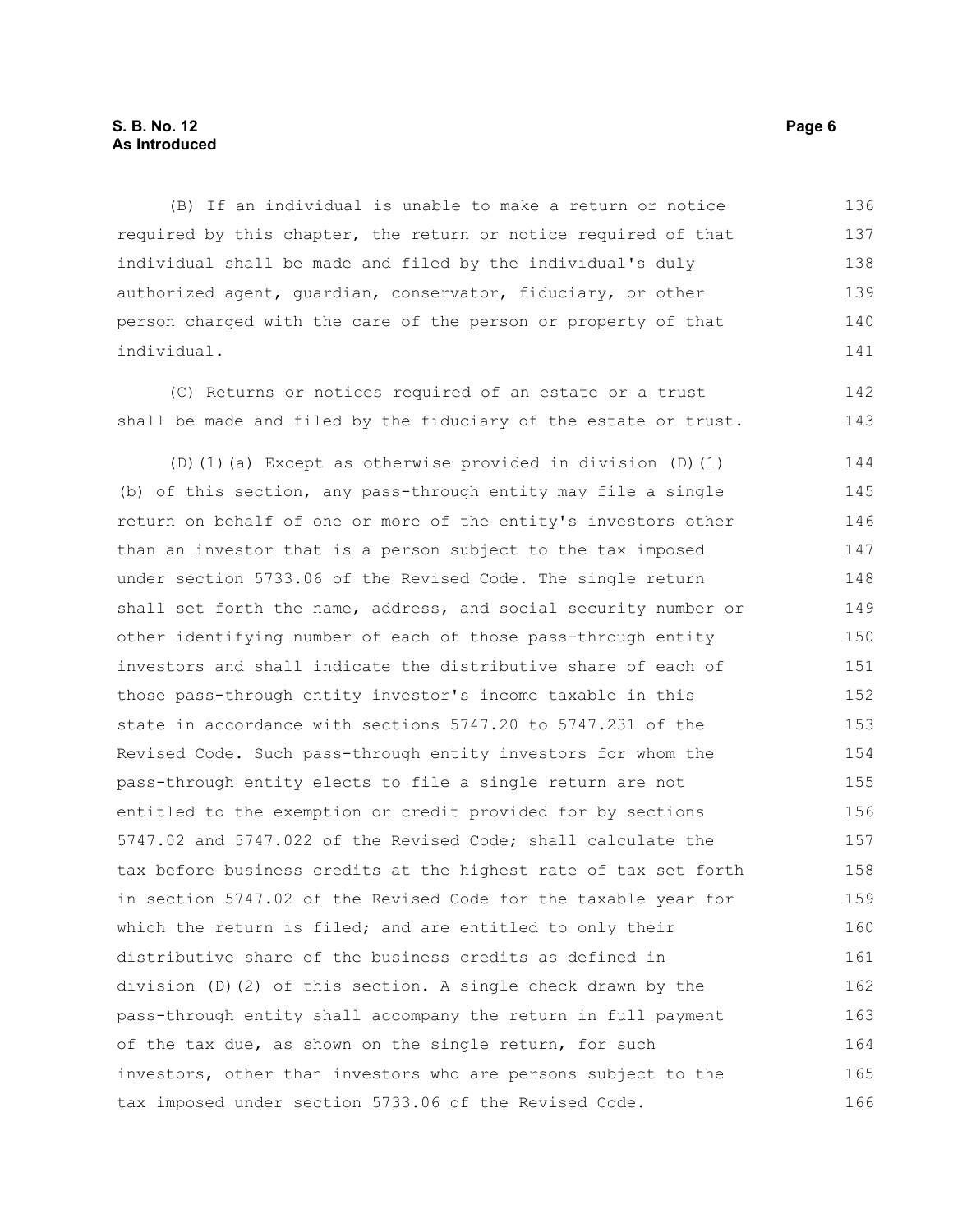#### **S. B. No. 12 Page 7 As Introduced**

(b)(i) A pass-through entity shall not include in such a single return any investor that is a trust to the extent that any direct or indirect current, future, or contingent beneficiary of the trust is a person subject to the tax imposed under section 5733.06 of the Revised Code. 167 168 169 170 171

(ii) A pass-through entity shall not include in such a single return any investor that is itself a pass-through entity to the extent that any direct or indirect investor in the second pass-through entity is a person subject to the tax imposed under section 5733.06 of the Revised Code. 172 173 174 175 176

(c) Nothing in division (D) of this section precludes the tax commissioner from requiring such investors to file the return and make the payment of taxes and related interest, penalty, and interest penalty required by this section or section 5747.02, 5747.09, or 5747.15 of the Revised Code. Nothing in division (D) of this section precludes such an investor from filing the annual return under this section, utilizing the refundable credit equal to the investor's proportionate share of the tax paid by the pass-through entity on behalf of the investor under division (I) of this section, and making the payment of taxes imposed under section 5747.02 of the Revised Code. Nothing in division (D) of this section shall be construed to provide to such an investor or pass-through entity any additional deduction or credit, other than the credit provided by division (I) of this section, solely on account of the entity's filing a return in accordance with this section. Such a pass-through entity also shall make the filing and payment of estimated taxes on behalf of the pass-through entity investors other than an investor that is a person subject to the tax imposed under section 5733.06 of the Revised Code. 177 178 179 180 181 182 183 184 185 186 187 188 189 190 191 192 193 194 195 196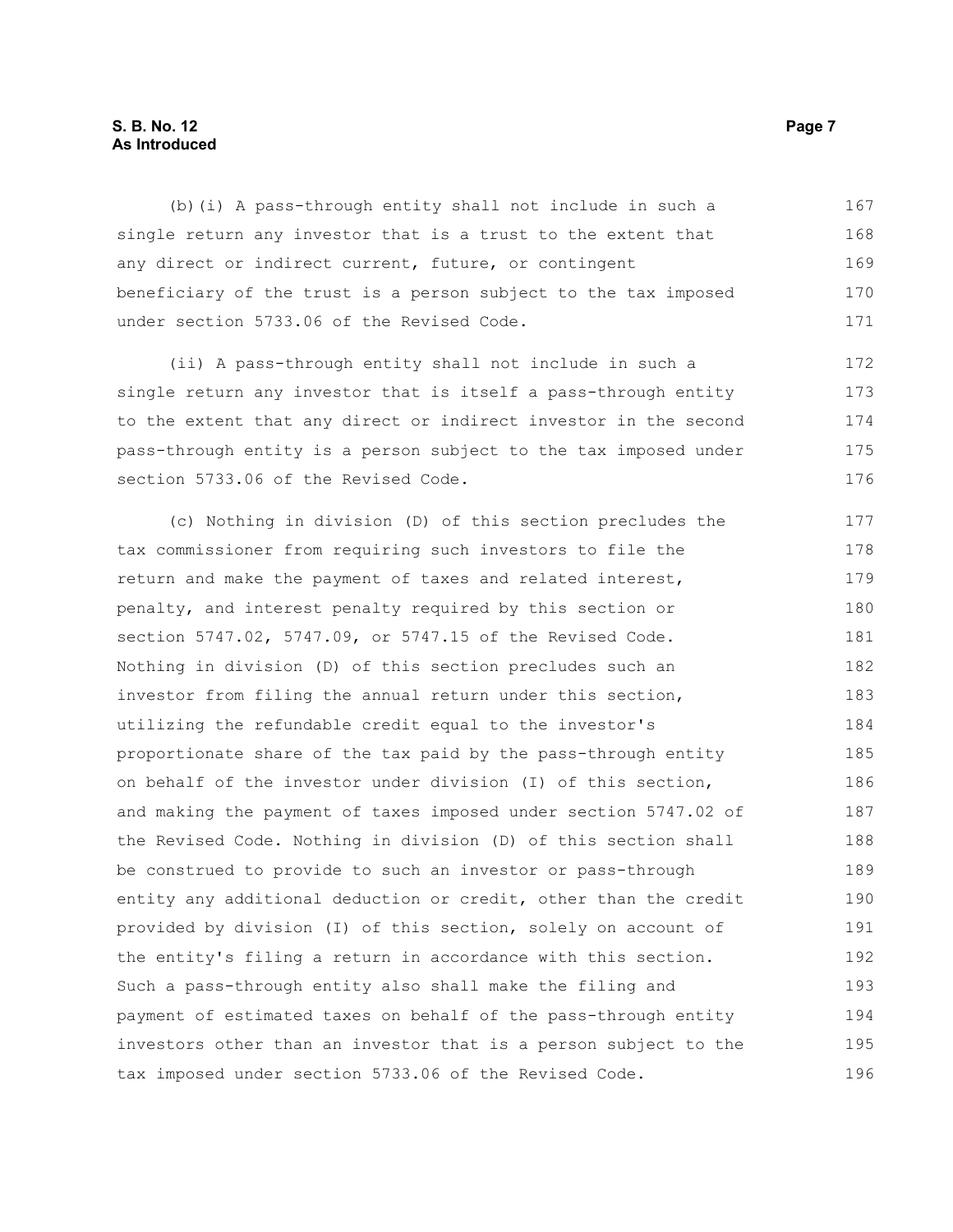| (2) For the purposes of this section, "business credits"        | 197 |
|-----------------------------------------------------------------|-----|
| means the credits listed in section 5747.98 of the Revised Code | 198 |
| excluding the following credits:                                | 199 |
| (a) The retirement credit under division (B) of section         | 200 |
| 5747.055 of the Revised Code;                                   | 201 |
| (b) The senior citizen credit under division (C) of             | 202 |
| section 5747.05 of the Revised Code;                            | 203 |
| (c) The lump sum distribution credit under division (D) of      | 204 |
| section 5747.05 of the Revised Code;                            | 205 |
| (d) The dependent care credit under section 5747.054 of         | 206 |
| the Revised Code;                                               | 207 |
| (e) The lump sum retirement income credit under division        | 208 |
| (C) of section 5747.055 of the Revised Code;                    | 209 |
| (f) The lump sum retirement income credit under division        | 210 |
| (D) of section 5747.055 of the Revised Code;                    | 211 |
| (g) The lump sum retirement income credit under division        | 212 |
| (E) of section 5747.055 of the Revised Code;                    | 213 |
| (h) The credit for displaced workers who pay for job            | 214 |
| training under section 5747.27 of the Revised Code;             | 215 |
| (i) The twenty-dollar personal exemption credit under           | 216 |
| section 5747.022 of the Revised Code;                           | 217 |
| (j) The joint filing credit under division (G) of section       | 218 |
| 5747.05 of the Revised Code;                                    | 219 |
| (k) The nonresident credit under division (A) of section        | 220 |
| 5747.05 of the Revised Code;                                    | 221 |
| (1) The credit for a resident's out-of-state income under       | 222 |
| division (B) of section 5747.05 of the Revised Code;            | 223 |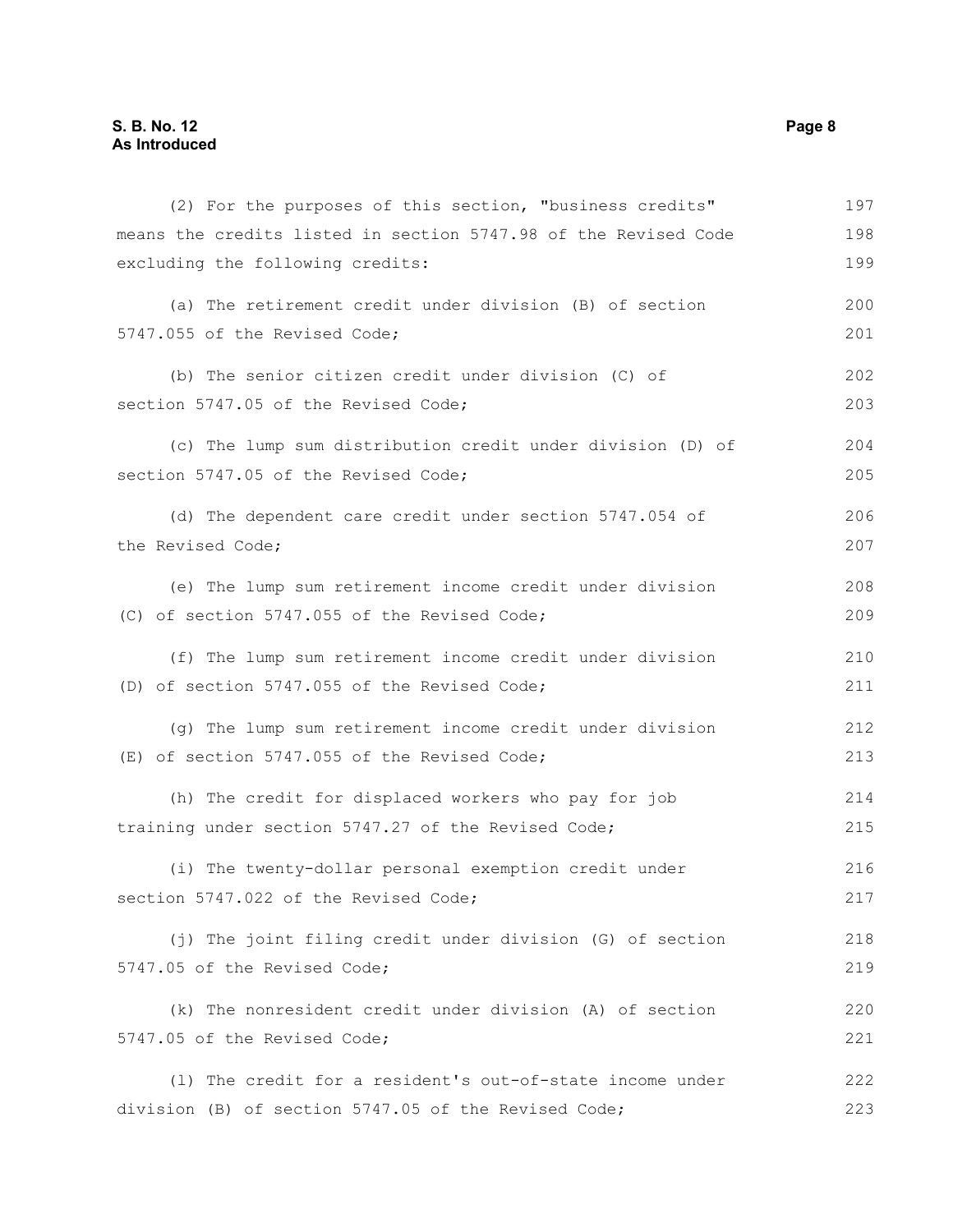(m) The low-income credit under section 5747.056 of the Revised Code; (n) The earned income tax credit under section 5747.71 of the Revised Code; (o) The credit for graduates from institutions of higher education in approved fields of study under section 5747.82 of the Revised Code. (3) The election provided for under division (D) of this section applies only to the taxable year for which the election is made by the pass-through entity. Unless the tax commissioner provides otherwise, this election, once made, is binding and irrevocable for the taxable year for which the election is made. Nothing in this division shall be construed to provide for any deduction or credit that would not be allowable if a nonresident pass-through entity investor were to file an annual return. (4) If a pass-through entity makes the election provided for under division (D) of this section, the pass-through entity shall be liable for any additional taxes, interest, interest penalty, or penalties imposed by this chapter if the tax 224 225 226 227 228 229 230 231 232 233 234 235 236 237 238 239 240 241 242

commissioner finds that the single return does not reflect the correct tax due by the pass-through entity investors covered by that return. Nothing in this division shall be construed to limit or alter the liability, if any, imposed on pass-through entity investors for unpaid or underpaid taxes, interest, interest penalty, or penalties as a result of the pass-through entity's making the election provided for under division (D) of this section. For the purposes of division (D) of this section, "correct tax due" means the tax that would have been paid by the pass-through entity had the single return been filed in a manner reflecting the commissioner's findings. Nothing in division (D) 243 244 245 246 247 248 249 250 251 252 253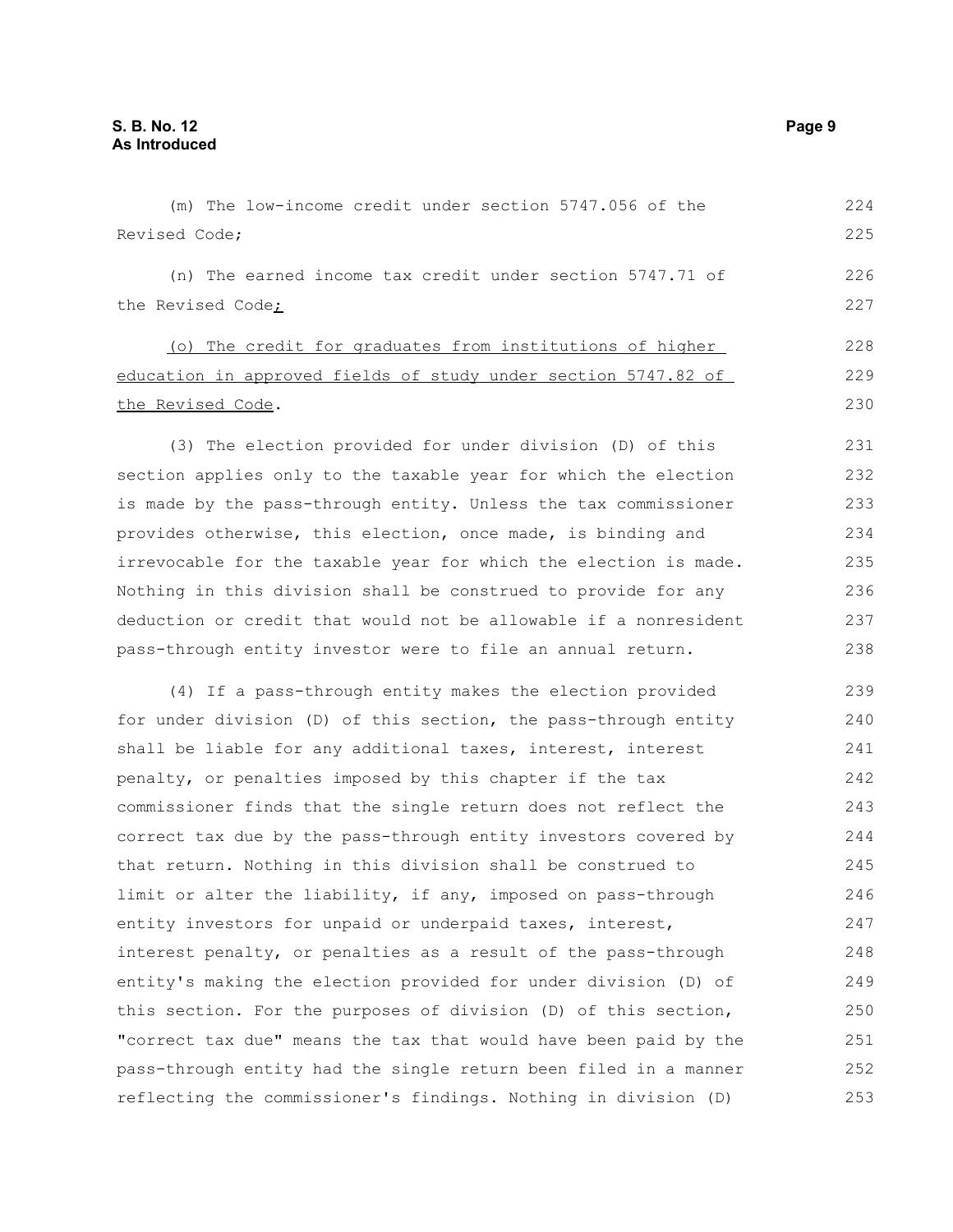#### **S. B. No. 12 Page 10 As Introduced**

of this section shall be construed to make or hold a passthrough entity liable for tax attributable to a pass-through entity investor's income from a source other than the passthrough entity electing to file the single return. 254 255 256 257

(E) If a husband and wife file a joint federal income tax return for a taxable year, they shall file a joint return under this section for that taxable year, and their liabilities are joint and several, but, if the federal income tax liability of either spouse is determined on a separate federal income tax return, they shall file separate returns under this section. 258 259 260 261 262 263

If either spouse is not required to file a federal income tax return and either or both are required to file a return pursuant to this chapter, they may elect to file separate or joint returns, and, pursuant to that election, their liabilities are separate or joint and several. If a husband and wife file separate returns pursuant to this chapter, each must claim the taxpayer's own exemption, but not both, as authorized under section 5747.02 of the Revised Code on the taxpayer's own return. 264 265 266 267 268 269 270 271 272

(F) Each return or notice required to be filed under this section shall contain the signature of the taxpayer or the taxpayer's duly authorized agent and of the person who prepared the return for the taxpayer, and shall include the taxpayer's social security number. Each return shall be verified by a declaration under the penalties of perjury. The tax commissioner shall prescribe the form that the signature and declaration shall take. 273 274 275 276 277 278 279 280

(G) Each return or notice required to be filed under this section shall be made and filed as required by section 5747.04 of the Revised Code, on or before the fifteenth day of April of 281 282 283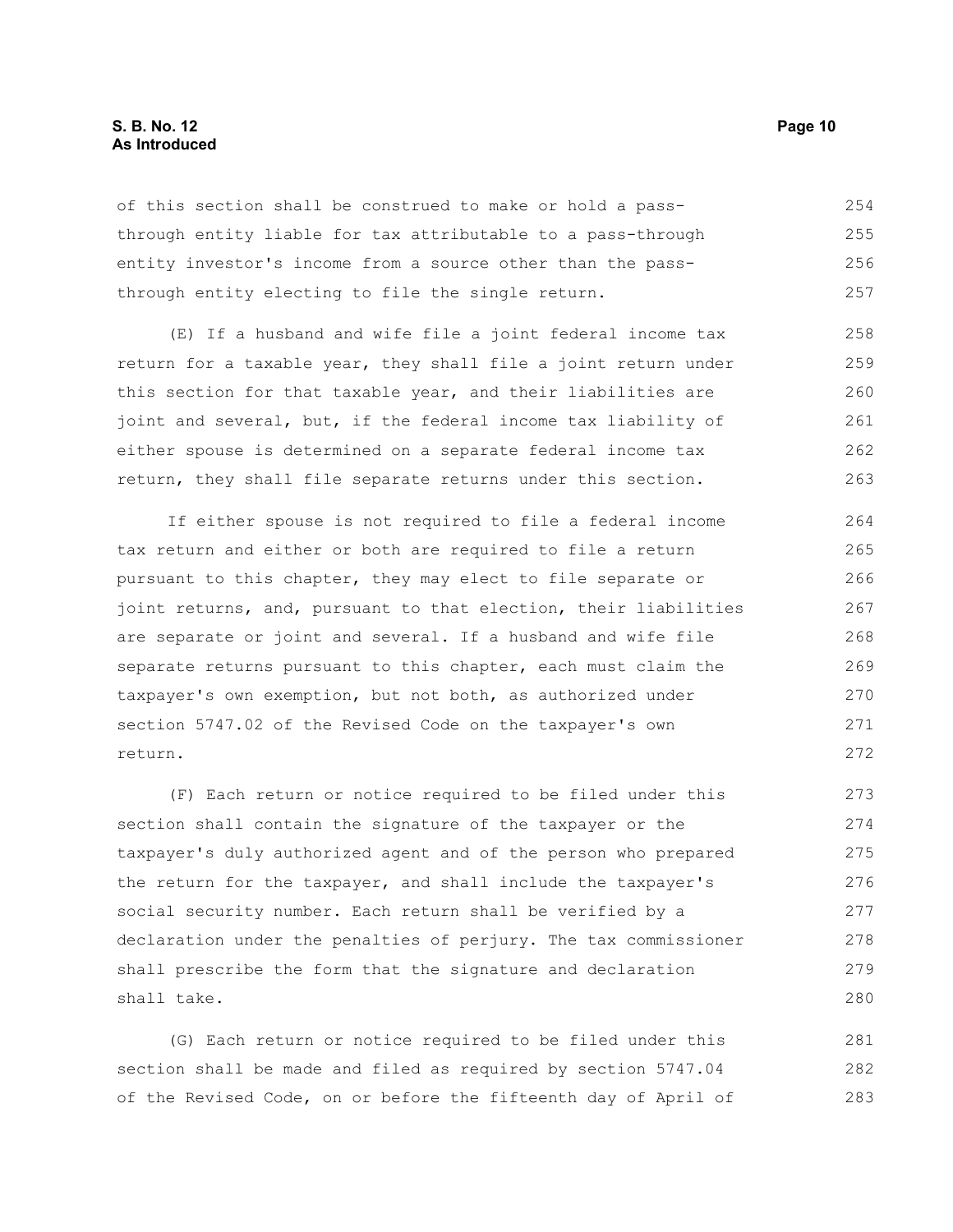#### **S. B. No. 12 Page 11 As Introduced**

each year, on forms that the tax commissioner shall prescribe, together with remittance made payable to the treasurer of state in the combined amount of the state and all school district income taxes shown to be due on the form. 284 285 286 287

Upon good cause shown, the commissioner may extend the period for filing any notice or return required to be filed under this section and may adopt rules relating to extensions. If the extension results in an extension of time for the payment of any state or school district income tax liability with respect to which the return is filed, the taxpayer shall pay at the time the tax liability is paid an amount of interest computed at the rate per annum prescribed by section 5703.47 of the Revised Code on that liability from the time that payment is due without extension to the time of actual payment. Except as provided in section 5747.132 of the Revised Code, in addition to all other interest charges and penalties, all taxes imposed under this chapter or Chapter 5748. of the Revised Code and remaining unpaid after they become due, except combined amounts due of one dollar or less, bear interest at the rate per annum prescribed by section 5703.47 of the Revised Code until paid or until the day an assessment is issued under section 5747.13 of the Revised Code, whichever occurs first. 288 289 290 291 292 293 294 295 296 297 298 299 300 301 302 303 304 305

If the commissioner considers it necessary in order to ensure the payment of the tax imposed by section 5747.02 of the Revised Code or any tax imposed under Chapter 5748. of the Revised Code, the commissioner may require returns and payments to be made otherwise than as provided in this section.

To the extent that any provision in this division conflicts with any provision in section 5747.026 of the Revised Code, the provision in that section prevails. 311 312 313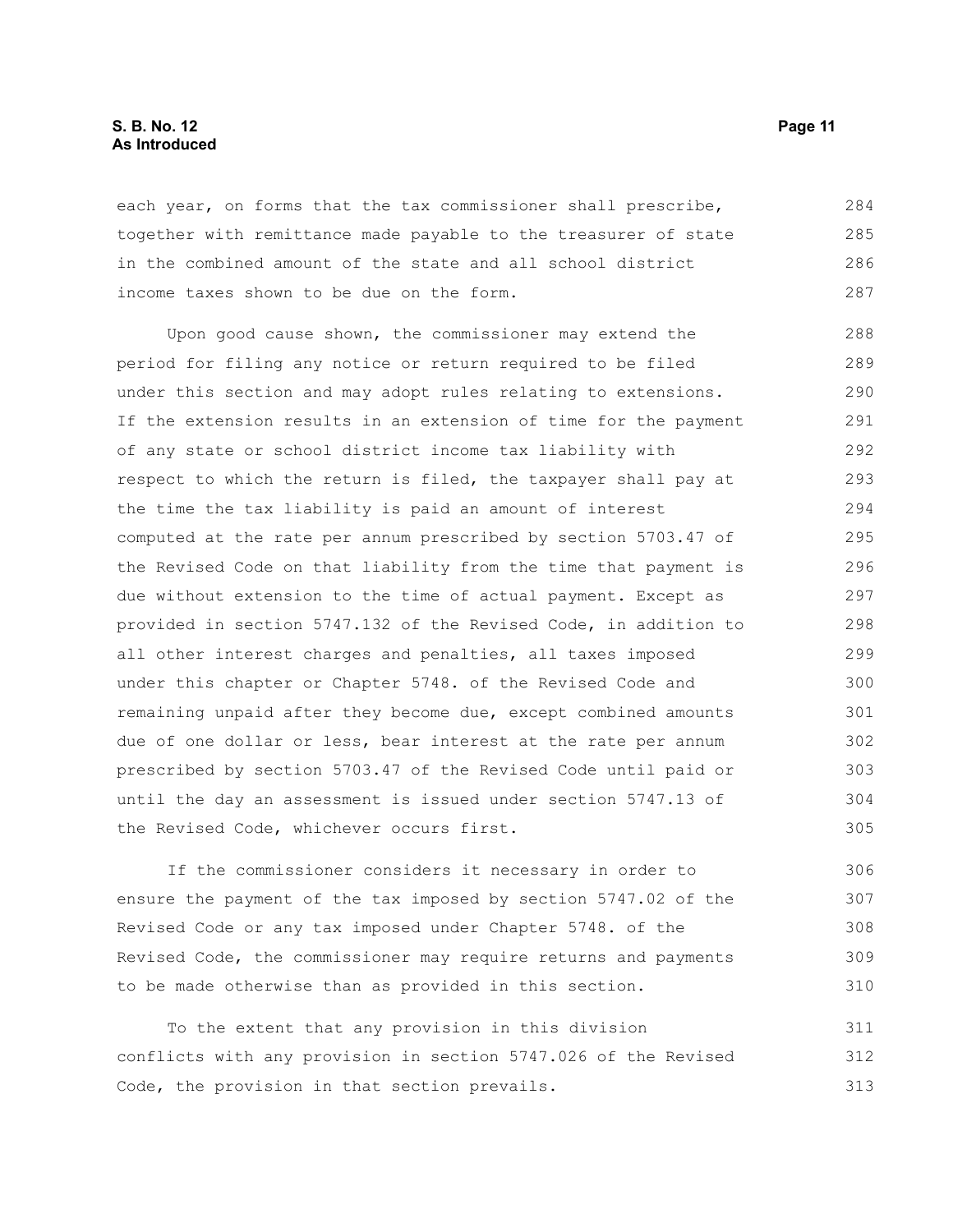#### **S. B. No. 12 Page 12 As Introduced**

(H) The amounts withheld by an employer pursuant to section 5747.06 of the Revised Code, a casino operator pursuant to section 5747.063 of the Revised Code, or a lottery sales agent pursuant to section 5747.064 of the Revised Code shall be allowed to the recipient of the compensation casino winnings, or lottery prize award as credits against payment of the appropriate taxes imposed on the recipient by section 5747.02 and under Chapter 5748. of the Revised Code. 314 315 316 317 318 319 320 321

(I) If a pass-through entity elects to file a single return under division (D) of this section and if any investor is required to file the annual return and make the payment of taxes required by this chapter on account of the investor's other income that is not included in a single return filed by a passthrough entity or any other investor elects to file the annual return, the investor is entitled to a refundable credit equal to the investor's proportionate share of the tax paid by the passthrough entity on behalf of the investor. The investor shall claim the credit for the investor's taxable year in which or with which ends the taxable year of the pass-through entity. Nothing in this chapter shall be construed to allow any credit provided in this chapter to be claimed more than once. For the purpose of computing any interest, penalty, or interest penalty, the investor shall be deemed to have paid the refundable credit provided by this division on the day that the pass-through entity paid the estimated tax or the tax giving rise to the credit. 322 323 324 325 326 327 328 329 330 331 332 333 334 335 336 337 338 339

(J) The tax commissioner shall ensure that each return required to be filed under this section includes a box that the taxpayer may check to authorize a paid tax preparer who prepared the return to communicate with the department of taxation about matters pertaining to the return. The return or instructions 340 341 342 343 344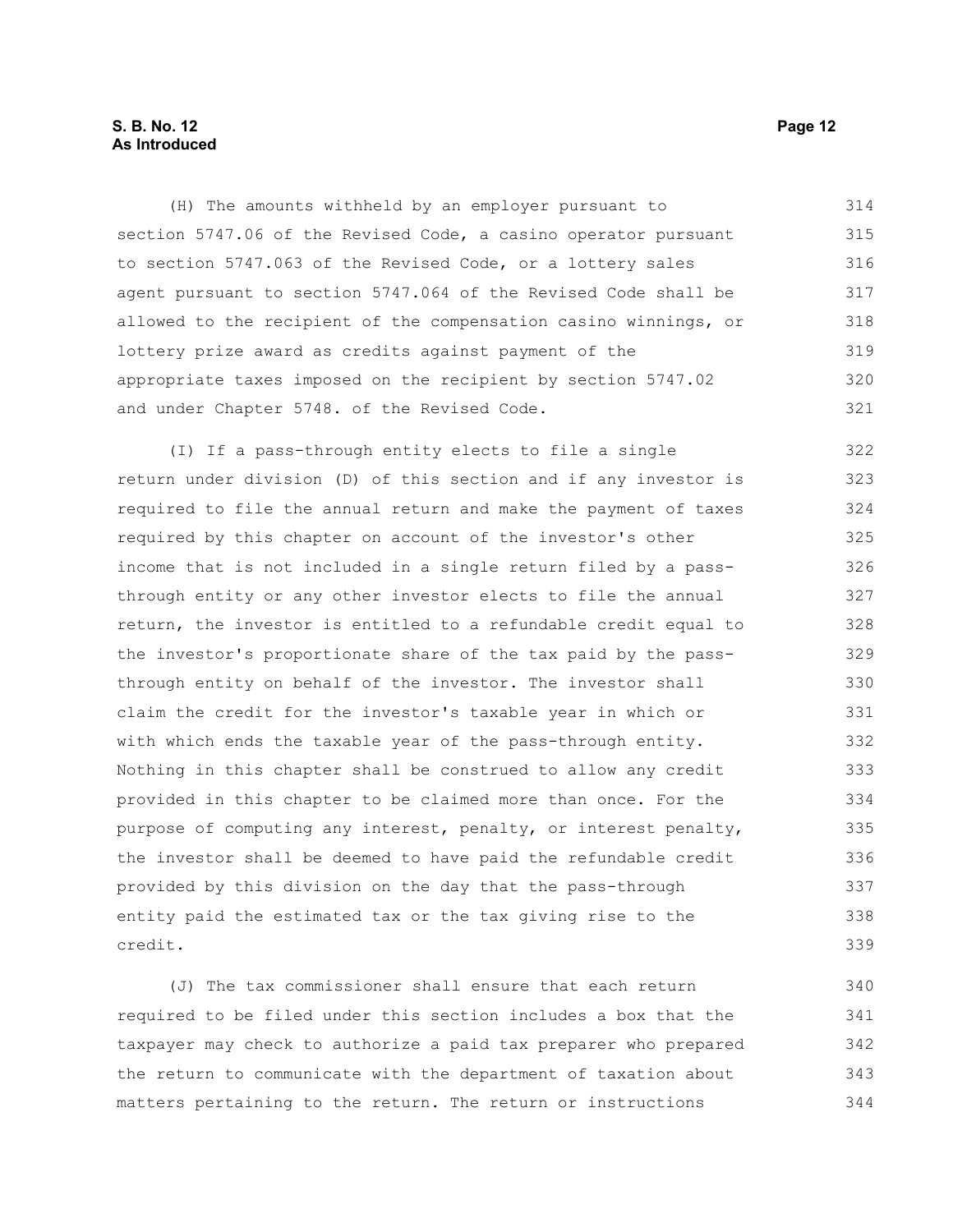accompanying the return shall indicate that by checking the box the taxpayer authorizes the department of taxation to contact the preparer concerning questions that arise during the processing of the return and authorizes the preparer only to provide the department with information that is missing from the return, to contact the department for information about the processing of the return or the status of the taxpayer's refund or payments, and to respond to notices about mathematical errors, offsets, or return preparation that the taxpayer has received from the department and has shown to the preparer. 345 346 347 348 349 350 351 352 353 354

(K) The tax commissioner shall permit individual taxpayers to instruct the department of taxation to cause any refund of overpaid taxes to be deposited directly into a checking account, savings account, or an individual retirement account or individual retirement annuity, or preexisting college savings plan or program account offered by the Ohio tuition trust authority under Chapter 3334. of the Revised Code, as designated by the taxpayer, when the taxpayer files the annual return required by this section electronically. 355 356 357 358 359 360 361 362 363

(L) The tax commissioner may adopt rules to administer this section. 364 365

 **Sec. 5747.82.** A taxpayer to whom a tax credit certificate has been issued under section 3333.51 of the Revised Code is allowed a nonrefundable credit against the tax imposed by section 5747.02 of the Revised Code. The credit shall be claimed as provided in section 3333.51 of the Revised Code and in the order required under section 5747.98 of the Revised Code. The amount of credit claimed for a taxable year shall not exceed the tax otherwise due after allowing for all preceding credits in that order. If the amount of credit allowed for a taxable year 366 367 368 369 370 371 372 373 374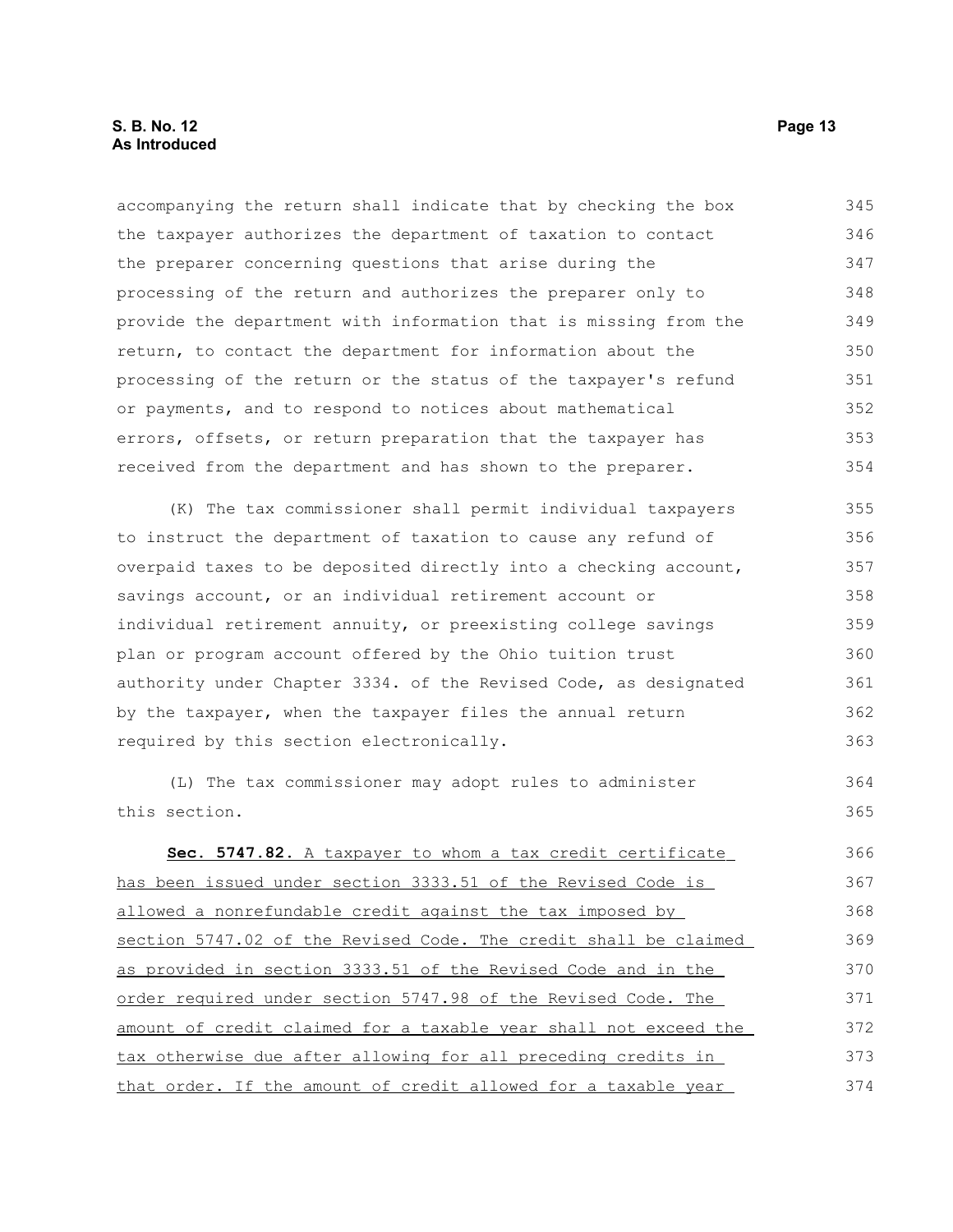| exceeds the tax otherwise due, the excess may be carried forward | 375 |
|------------------------------------------------------------------|-----|
| to the next taxable year. Excess credit allowed in a taxable     | 376 |
| year shall be deducted from the balance carried forward to the   | 377 |
| ensuing taxable year. If a credit may not be claimed for a       | 378 |
| taxable year, excess credit with respect to the same credit      | 379 |
| certificate may not be claimed.                                  | 380 |
| Sec. 5747.98. (A) To provide a uniform procedure for             | 381 |
| calculating the amount of tax due under section 5747.02 of the   | 382 |
| Revised Code, a taxpayer shall claim any credits to which the    | 383 |
| taxpayer is entitled in the following order:                     | 384 |
| (1) The retirement income credit under division (B) of           | 385 |
| section 5747.055 of the Revised Code;                            | 386 |
| (2) The senior citizen credit under division (C) of              | 387 |
| section 5747.05 of the Revised Code;                             | 388 |
| (3) The lump sum distribution credit under division (D) of       | 389 |
| section 5747.05 of the Revised Code;                             | 390 |
| (4) The dependent care credit under section 5747.054 of          | 391 |
| the Revised Code;                                                | 392 |
| (5) The lump sum retirement income credit under division         | 393 |
| (C) of section 5747.055 of the Revised Code;                     | 394 |
| (6) The lump sum retirement income credit under division         | 395 |
| (D) of section 5747.055 of the Revised Code;                     | 396 |
| (7) The lump sum retirement income credit under division         | 397 |
| (E) of section 5747.055 of the Revised Code;                     | 398 |
| (8) The low-income credit under section 5747.056 of the          | 399 |
| Revised Code;                                                    | 400 |
| (9) The credit for displaced workers who pay for job             | 401 |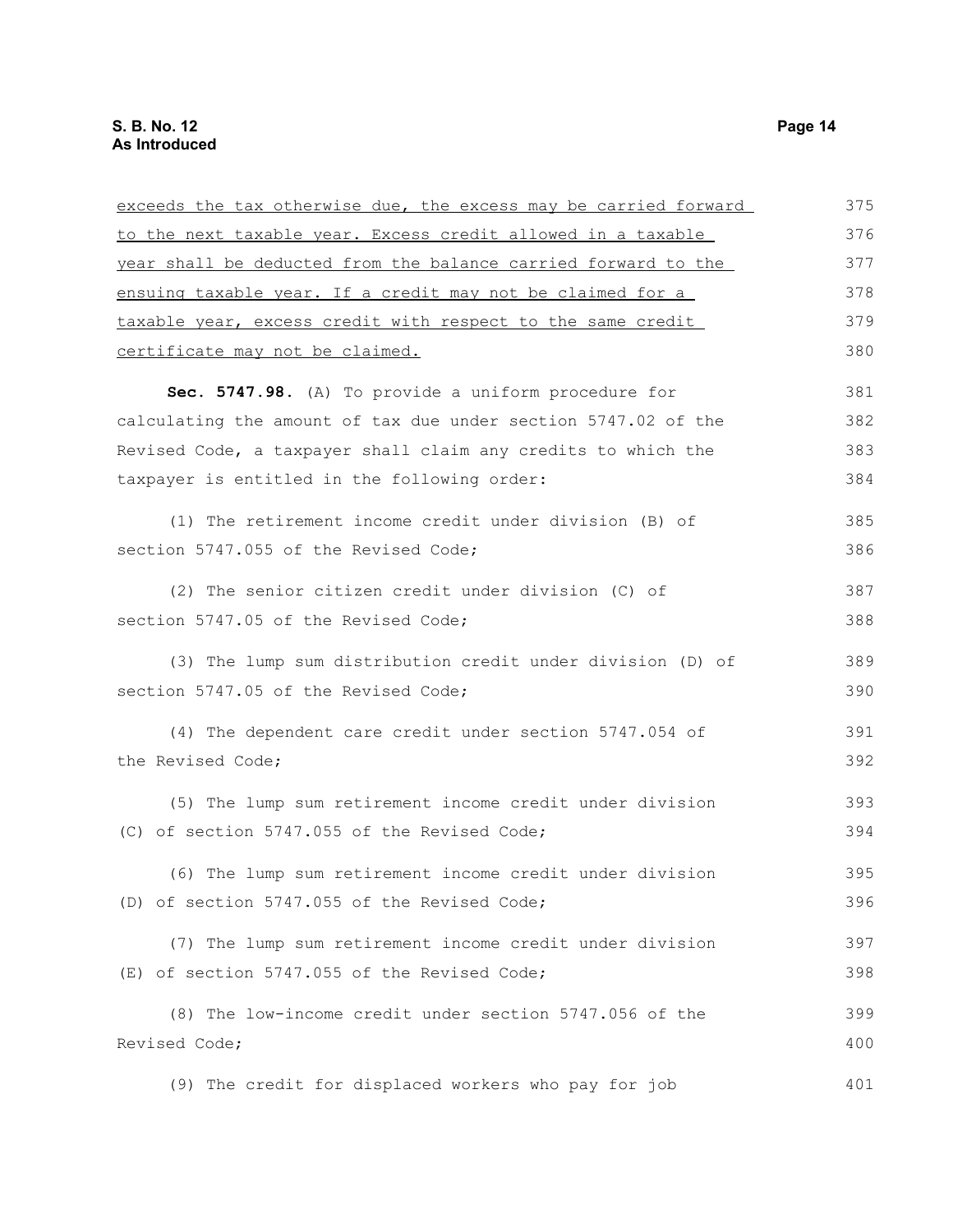| training under section 5747.27 of the Revised Code;              | 402 |
|------------------------------------------------------------------|-----|
| (10) The campaign contribution credit under section              | 403 |
| 5747.29 of the Revised Code;                                     | 404 |
| (11) The twenty-dollar personal exemption credit under           | 405 |
| section 5747.022 of the Revised Code;                            | 406 |
| (12) The joint filing credit under division (G) of section       | 407 |
| 5747.05 of the Revised Code;                                     | 408 |
| (13) The nonresident credit under division (A) of section        | 409 |
| 5747.05 of the Revised Code;                                     | 410 |
| (14) The credit for a resident's out-of-state income under       | 411 |
| division (B) of section 5747.05 of the Revised Code;             | 412 |
| (15) The earned income credit under section 5747.71 of the       | 413 |
| Revised Code;                                                    | 414 |
| (16) The credit for employers that reimburse employee            | 415 |
| child care expenses under section 5747.36 of the Revised CodeThe | 416 |
| credit for graduates from institutions of higher education in    | 417 |
| approved fields of study under section 5747.82 of the Revised    |     |
| $\frac{\text{Code}}{\text{?}}$                                   | 419 |
| (17) The credit for adoption of a minor child under              | 420 |
| section 5747.37 of the Revised Code;                             | 421 |
| (18) The credit for purchases of lights and reflectors           | 422 |
| under section 5747.38 of the Revised Code;                       | 423 |
| (19) The nonrefundable job retention credit under division       | 424 |
| (B) of section 5747.058 of the Revised Code;                     | 425 |
| (20) The credit for selling alternative fuel under section       | 426 |
| 5747.77 of the Revised Code;                                     | 427 |
| (21) The second credit for purchases of new manufacturing        | 428 |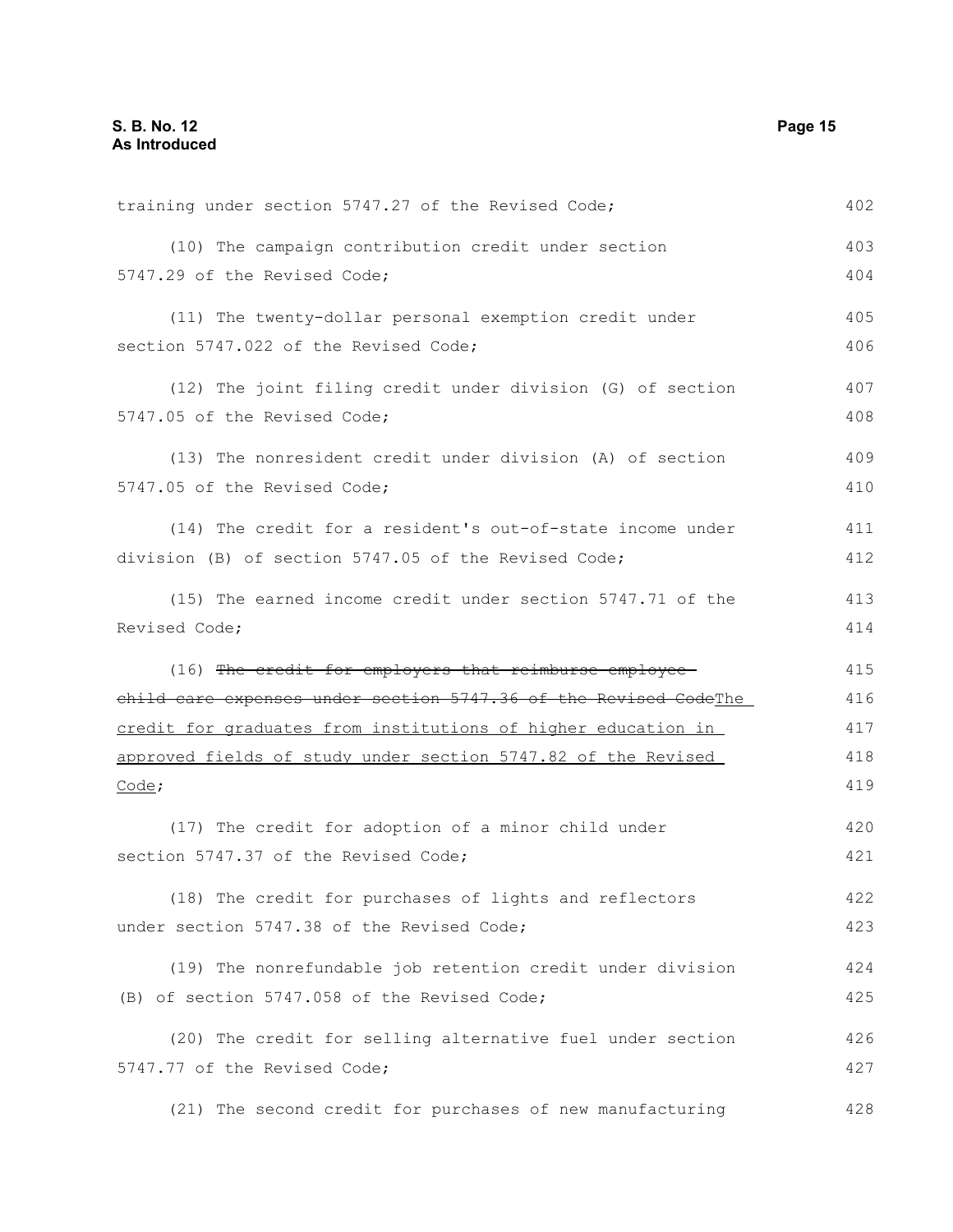machinery and equipment and the credit for using Ohio coal under section 5747.31 of the Revised Code; (22) The job training credit under section 5747.39 of the Revised Code; (23) The enterprise zone credit under section 5709.66 of the Revised Code; (24) The credit for the eligible costs associated with a voluntary action under section 5747.32 of the Revised Code; (25) The credit for employers that establish on-site child day-care centers under section 5747.35 of the Revised Code; (26) The ethanol plant investment credit under section 5747.75 of the Revised Code; (27) The credit for purchases of qualifying grape production property under section 5747.28 of the Revised Code; (28) The small business investment credit under section 5747.81 of the Revised Code; (29) The enterprise zone credits under section 5709.65 of the Revised Code; (30) The research and development credit under section 5747.331 of the Revised Code; (31) The credit for rehabilitating a historic building under section 5747.76 of the Revised Code; (32) The refundable credit for rehabilitating a historic building under section 5747.76 of the Revised Code; (33) The refundable jobs creation credit or job retention credit under division (A) of section 5747.058 of the Revised Code; 429 430 431 432 433 434 435 436 437 438 439 440 441 442 443 444 445 446 447 448 449 450 451 452 453 454 455